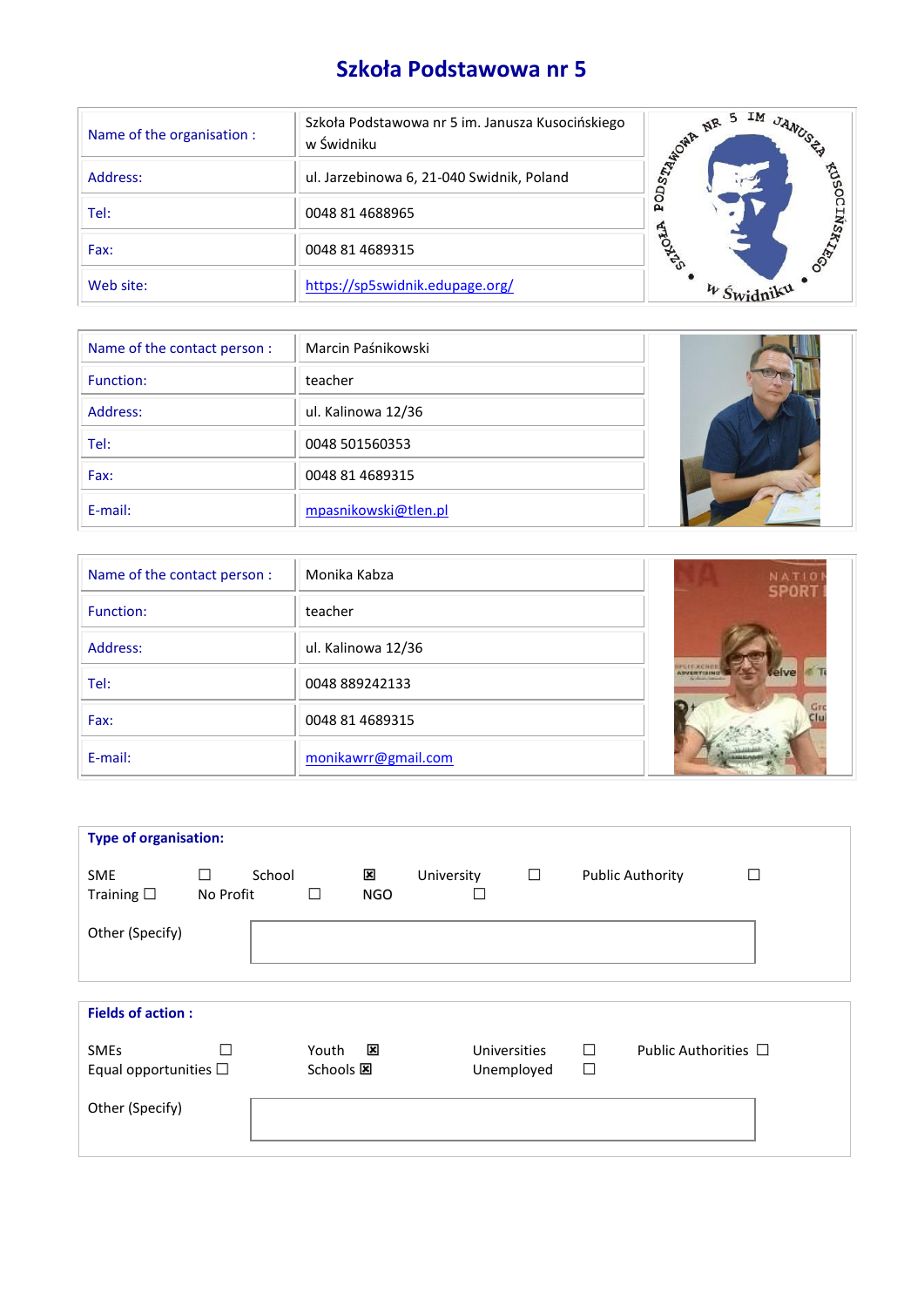## **Description of the organisation**

Szkoła Podstawowa nr 5 im. Janusza Kusocińskiego w Świdniku is a primary school for students who are aged 7-15 and continue their general education. It is located in a small town of Świdnik in the east of Poland. There are 1420 students and 150 teachers in the school.

Apart from the general education courses, students can follow a bilingual course in English and Spanish, a special Maths major or choose a sports class with extra hours of football and swimming. Everybody studies English as the first foreign language, and there is a choice of Spanish, German and French as the second language starting in year 7. In each grade there are special needs classes for students who have various disabilities and disorders, both physical and mental. They study together with their able-bodied school mates. In each class there are also students with specific learning difficulties, e.g. dyslexia, attention deficit-hyperactivity disorder, dyscalculia and dysgraphia.

Students with learning difficulties and disabilities are provided with special classes and use the support of special needs teachers, school psychologist and counsellors.

There are lots of charity events organised as our school cooperates with a children's hospice, an orphanage and an animal shelter.

Last school year our school had the second place among schools with the highest number of regional competitions winners in the Lublin Province. We had numerous laureates in the humanities, foreign languages and sciences. Our athletes excel in swimming (1st place of boys and 2nd place of girls in relays in the Regional Championships), track and field, and football.

## **Experience of the organization in previous European projects**

## **Erasmus+ KA2 – 'SMiLD'**

SMiLD project funded by the Italian National Agency. The main aim of the project is to focus on the dificulties and disabilities of learning maths. Website: https://smild.pixel-online.org/

## **Erasmus+ KA2 – 'Learning for Life'**

Learning for Life project funded by the Spanish National Agency. The main aim of the project was to promote new education methodology, such as Problem Based Learning (PBL) and Multiple Intelligences (MI) and to develop skills required in the present and future society. Website:<http://learningforlife.pixel-online.org/>

## **Erasmus+ KA1 – 'Speak, Hablar, Sprechen – developing language, didactic, ICT and intercultural competencies**'

Project 'Speak, Hablar, Sprechen - we're developing linguistic, didactic, IT and intercultural competences' will be carried out by teachers of Gimnazjum nr 3, which is part of Zespół Szkół nr 2 w Swidniku. It addresses the needs of overcoming the substantial deficit of linguistic skills of the teachers, which prevents the fulfillment of their true potential. Lack of communication skills in English, Spanish and German among the teachers makes it impossible to develop international cooperation, carry out a greater number of eTwinning projects and continue partnerships with foreign institutions. The project, which was created in accordance with the School Development Plan, will not only remove the teachers' language barrier, but it wil also positively influence the the development of European values and promotion of multiculturalism among the staff, students, their parents and local community. There will also be an improvement in didactic competences of teachers of foreign languages and sciences, and thanks to the use of innovations and new technologies the value of the school's programmes and activites on offer will increase. The project will also enable to development of essential skills in managing projects and improved organisation of individual and team work.

The participation of teachers will result in the strategic improvement of the school and the intensification of pro-European activities. It will also allow the school and staff to go through the turmoil of the structural education reform which entails merging Gimnazjum nr 3 with Szkoła Podstawowa nr 5 in order to create a new 8-level primary school. Such a significant number of well-qualified staff will guarantee the continuation of good practices in the newlyformed school, e.g. the English and Spanish bilingual classes, as well as a wide range of international cooperation projects.

The most essential results that the project will achieve are raising the qualifications of the teachers, integrating innovations in the school curriculum, improving language skills, developing the use of ICT in the planning, forming and managing cooperation with European educational institutions.

The implementation of the project will bring long-term benefits. The experience in cooperating with other European teachers and institutions which the participants will gain will result in conducting new international projects. Also, the quality of planning and managing similar projects will be increased. Moreover, the teaching of particular school subjects will be enriched thanks to the use of innovative methods learnet during the seminars and workshops. Furthermore, better language skills of the teachers will result in a smooth transition of English and Spanish bilingual classes from the junior high school to the newly-formed primary school.Since more that two-thirds of the staff will be involved in the project, it is expected that teachers will increase their European awareness, will be more active and open towards new initiatives and work methods, which will prove beneficial for individual students and the whole school. Such well-qualified, proactive, involved and dedicated ataff will be the new quality in the school and in return it will bring about the increased participation and motivation of the students.

# **Erasmus+ KA2 – 'Water Equals Hundreds of Opportunities'**

The theme of water is so broad and diversified that it enables us to incorporate it into the main parts of the school curriculum. In each partner school there is a need to improve the school curriculum by making students more active in the learning process through more student autonomy. The improved curriculums include brain-friendly lessons and 'flipped' classroom. Using these methods, students work on the theme of water in Mathematics, Sciences, ICT,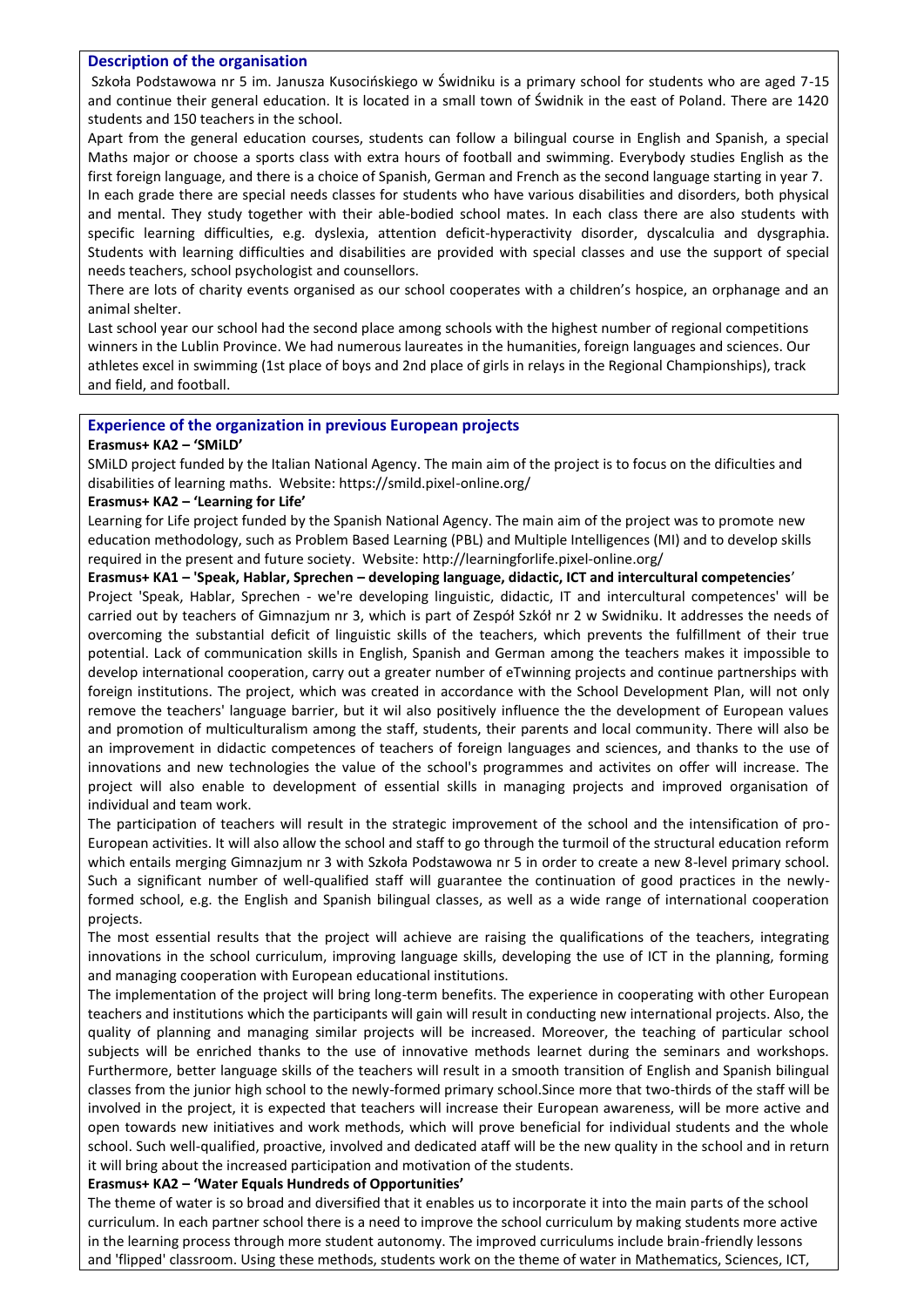English and other European languages, students are encouraged to take a cross-curricular approach in noticing the problem, analyzing a possible solution and coming up with their own conclusions through innovations. This way, they increase their level of competencies, are motivated to study, develop their interdisciplinary skills and raise their awareness of active participation in pursuing their education and future career. It enables them to become competitive on the job market since there are more and more companies dealing with the issue of water in every European country. Also, teachers can develop their teaching skills by incorporating innovative teaching approach (neurodidactics). They also improve their language and ICT skills through working together and visiting partner schools, as well as sharing their experiences and good practices. This encourages life-long learning. 'Water Equals Hundreds of Opportunities' project enables people from different European countries to realize what water-related problems other nations have, and how their local and national governments' decisions concerning water can affect their own country or region. As a result, students' and local communities' awareness are raised and the feeling of facing the same problems and necessity of cooperation among different European nations can be created.

The end results, such as improved school curriculums, a brochure on water springs and spas, e-book containing teaching and studying material for English, Mathematics and Sciences, lesson plans of brain-friendly classes and activities, 'flipped classroom' activities, as well as instructions for carrying out experiments will ensure the widespread usage of the project ideas in other educational institutions across European community.

# **Erasmus+ KA1 – 'Content and language integrated learning combined with information and communication technology in teaching are the key to successful bilingual classes**'

Project 'Content and language integrated learning combined with information and communication technology in teaching are the key to successful bilingual classes' has been carried out by teachers from Gimnazjum nr 3, which is a part of Zespol Szkol nr 2 w Swidniku. It addressed the needs of improving unsatisfactory exam results and the lack of effective methods and resources in English bilingual classes. Seven teachers who were involved in bilingual teaching acquired new competences and developed their abilities in order to create a strategy for the development of English bilingual classes, effective implementation of bilingual programme in Maths, Physics, Chemistry, Biology and English. Improved competences of the teachers ensured higher exam results. Improved curriculums, operating e-learning platform and innovative teaching methods, such as brain-friendly lessons, flipped classroom, allowed to achieve the main goals of the school and resulted in increased motivation among students. These changes also enables the students of the participating institution to continue their education in high schools which follow the International Baccalaureate and bilingual programmes, and, in the future, the possiblity to study at renowned universities in the European Union and pursue their career.

# **Socrates/Comenius – 'Beware – Be Aware'**

The project dealt with the issues of healthy lifestyle, eating diorders, e.g. bulimia, anorexia, consumerismy and ergonomics.

#### **Socrates/Comenius – 'What makes us European'**

The 3-year project allowed the students to look for common themes in the arts, architecture, folk culture, sports and myths and legends to discover common features present in each European country.

#### **Youth in Action – 'Stop the Rubbish'**

The project focused on the environmental issues, such as measuring water quality, planting trees in the neighbourhood and designing 'green' neighbourhoods.

#### **Youth in Action – 'Never Forget'**

The project concentrated on teaching about the Holocaust and genocide. It involved visiting a concentration camp of Majdanek, taking part in a drama workshop by Teatr NN in Lublin and debating about human rights.

#### **Socrates School Development Project – 'A Caring School'**

Comparing different European school counselling services for students, e.g. welcoming freshmen, preventing addictions, providing healthy food.

# **Socrates/Comenius – 'Europe Alive'**

The project focused on the cultural diversity of European countries. Its aim was to prevent prejudice and foster understanding and cooperation of students from 8 different European schools.

#### **Socretes/Comenius – 'European Ways'**

The project focused on the cultural diversity of European countries. Its aim was to prevent prejudice and foster understanding and cooperation of students from 8 different European schools.

# **Experience and Expertise of the organization in the project's subject area**

Szkoła Podstawowa nr 5 w Świdniku has opened 2 bilingual classes, with English and Spanish respectively, as the main foreign language. Therefore, there is a need to create suitable teaching materials and guidelines for teachers in order to enable them to meet the requirements and provide students with high standard education of their choice. More teachers will be able to teach their subject, for example, biology, chemistry, maths, IT using the resources and intellectual output. As a result, there will be a significant increase in the number of students who will be able to continue their bilingual education and have access to universities abroad.

The school has been involved in the topic addressed by the project for more than 14 years. It offers

Each year our teachers takes part in teachers' development courses in CLIL so as to prepare the students for continuing their bilingual education and be able to study abroad.